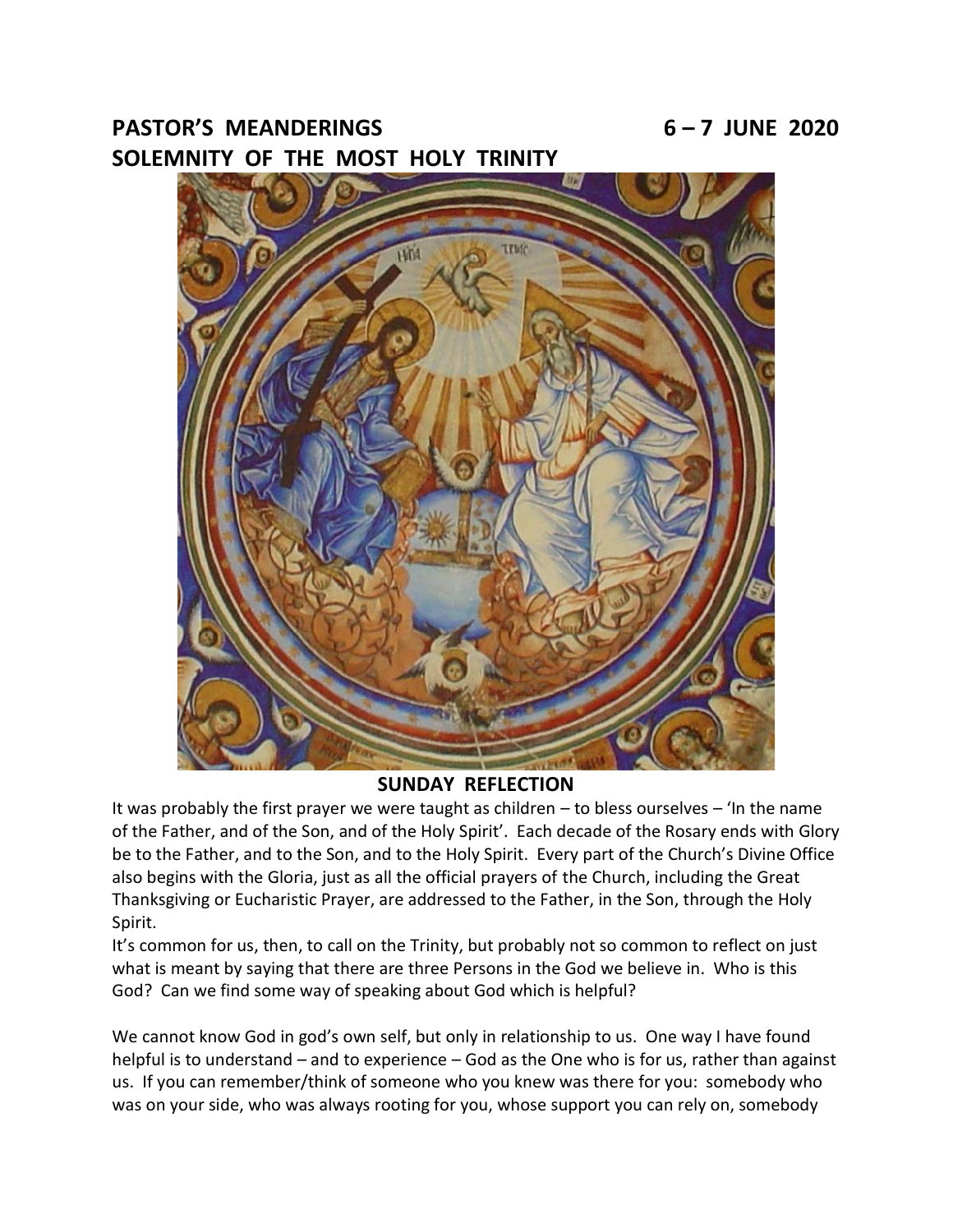who believed in you, who will spoke up for you: unambiguously there for you when you needed them, someone whose loyalty you could count on … I remember a man telling me about his father, who he always knew was there for him: right from when he was a child. His father came to watch him playing football – and to voice his support from the side-line. That's what we mean when we speak of God as our Father/our Mother: you can rely on God to be there for you, to be on your side.

God is also the One who is with us, standing shoulder to shoulder with us, alongside us. He's in solidarity with us, identifies with our situation. He understands what you're going through; empathizes with you. God can stand in your shoes and feel your pain. God is wounded by your wound. He shares your joys, your sorrows, your dilemmas, your struggles. Jesus, the Son of God, the Son of Mary, became one of us. He is God made flesh: He was fully human, like us in every way – except He never sinned. So, He is Emmanuel – a name which means 'God is with us.' He promised: 'know that I am with you always; yes, to the end of time' (Mt. 28:20).

And God is the One who is in us. He is in us as a source of energy and power and strength, as a source of joy and life and inspiration. Dwelling within us, God gives us comfort, light, warmth, and wisdom. God brings cleansing and freshness, healing and guidance. That is what we call God the Holy Spirit – the One who has been poured into our hearts. But sadly, many of us never discover the Holy Spirit. He remains an undiscovered and unused treasure buried within us. That Spirit of truth, you know Him, because He is with you, He is in you … (Jn. 14:17)

So this is our God, Father, Son and Holy Spirit: the One who is for us, with us, in us.

This is the God in whose image and likeness each one of us is made. Made in God's image and likeness, but also called to grow ever more fully into that image and likeness. That's what happens when I really try to be someone who is there for others, when I'm with them in solidarity and compassion. When I'm present to others as a source of strength and inspiration and comfort and healing, then I'm God-like. These are many ways of loving, and they're how we become more and more like the God who is Love. On this great feast, as we celebrate and worship the Most Holy Trinity, our prayer is heartfelt: that today and every day of our lives, we become more and more God-like in our love. Let us say: 'Glory be to the Father, and to the Son and to the Holy Spirit. As it was in the beginning, is now, and ever shall be, world without end.'

**STEWARDSHIP:** The Gospel today is sometimes called "the Gospel in miniature" because it so concisely sums up the Gospel message. In even more condensed form, "God love … God gave …" is the paradigm for stewardship - we give because we love.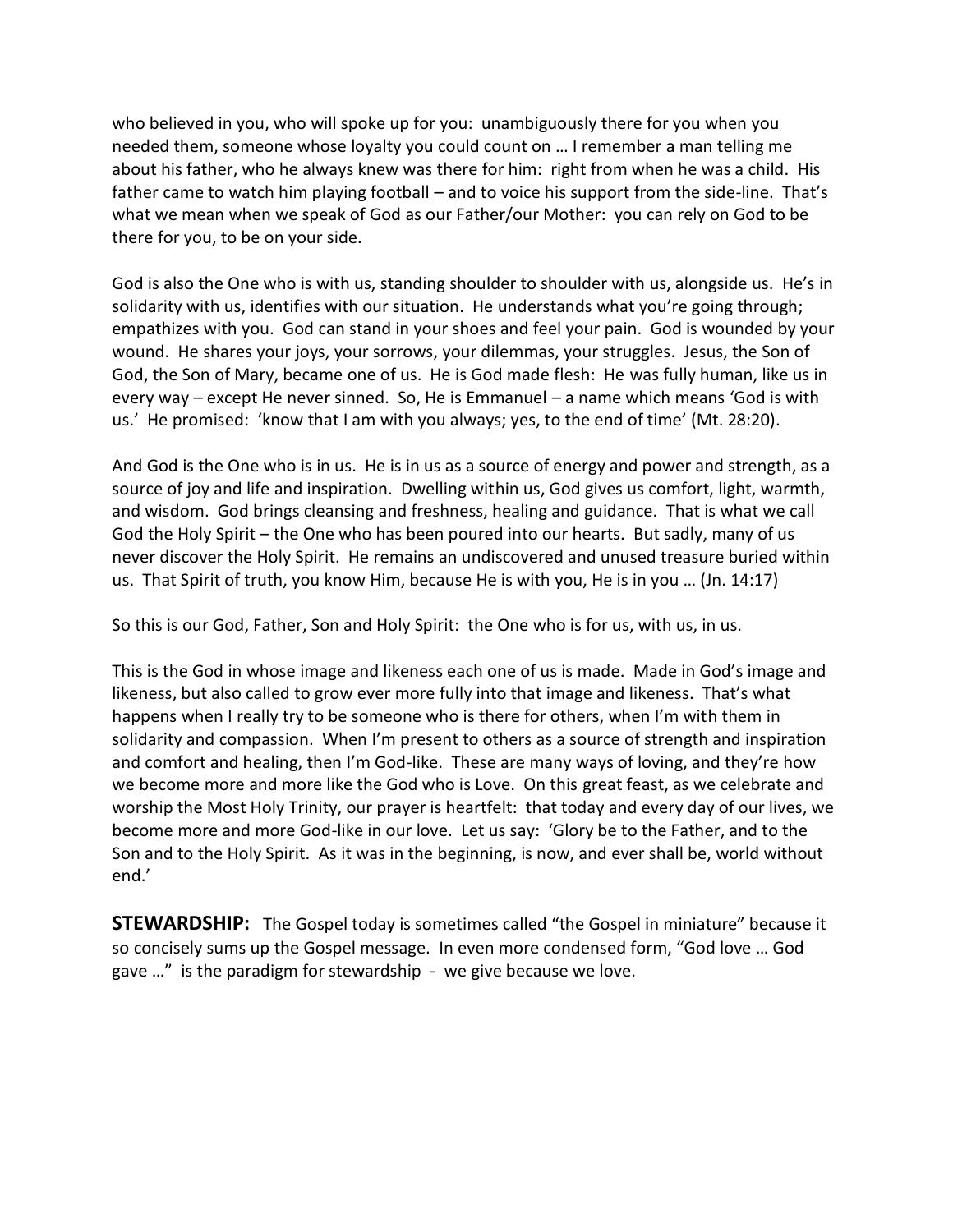

# **READINGS FOR SOLEMNITY OF CORPUS CHRISTI 14 JUN '20**

**Dt. 8:2-3, 14-16:** Later generations of Israelites are invited to reflect on the Exodus, the founding event of their nation, as though they had participated in it themselves, along with their ancestors. The manna given to the Israelites in the wilderness was not merely designed to satisfy their hunger but to show them that they depended on God's guidance and God's goodness.

**1 Cor. 10:16-17:** Paul reflects on the meaning of the Eucharist, and that sharing in this sacred meal is a sign of the unity of those who take part. Through the Eucharist, we become one with Christ and with each other. We share one bread, one faith, one life in Christ. **Jn. 6:51-58:** Jesus declares that through offering His flesh, He will bring life to the world. In the Eucharist, we proclaim Christ's offering of His body on Calvary, through which He has given

us life and hope. The Eucharistic bread and wine are truly the Body and Blood of Jesus, and offer us eternal life.

# **CATHOLIC DOCTRINE ON THE HOLY TRINITY**

## **Fr. John A. Hardon, S.J.**

The mystery of the Holy trinity is the most fundamental of our faith. On it everything else depends and from it everything else derives. Hence the Church's constant concern to safeguard the revealed truth that God is One in nature and Three in Persons.

In order to do some justice to this sublime subject, we shall look only briefly at the heretical positions that at various periods of the Church's history challenged the revealed Trinitarian faith. Our principal intention is to see in sequence the development of the doctrine, with emphasis on how the Church's authority has contributed to the progress in understanding the plurality of persons in the one true God.

There is also great value in seeing some of the implications of the doctrine for our personal and social lives, since the mystery was most extensively revealed by Christ during the same discourse at the Last Supper when He taught us the "New Commandment" by which we are to love one another as He has been loving us.

## **Trinitarian Heresies**

There is a certain logic in the adversative positions assumed by those who called into question one or another aspect of the Trinity. Not surprisingly the human mind has wrestled with what God revealed about Himself in His inner Trinitarian existence. And depending on the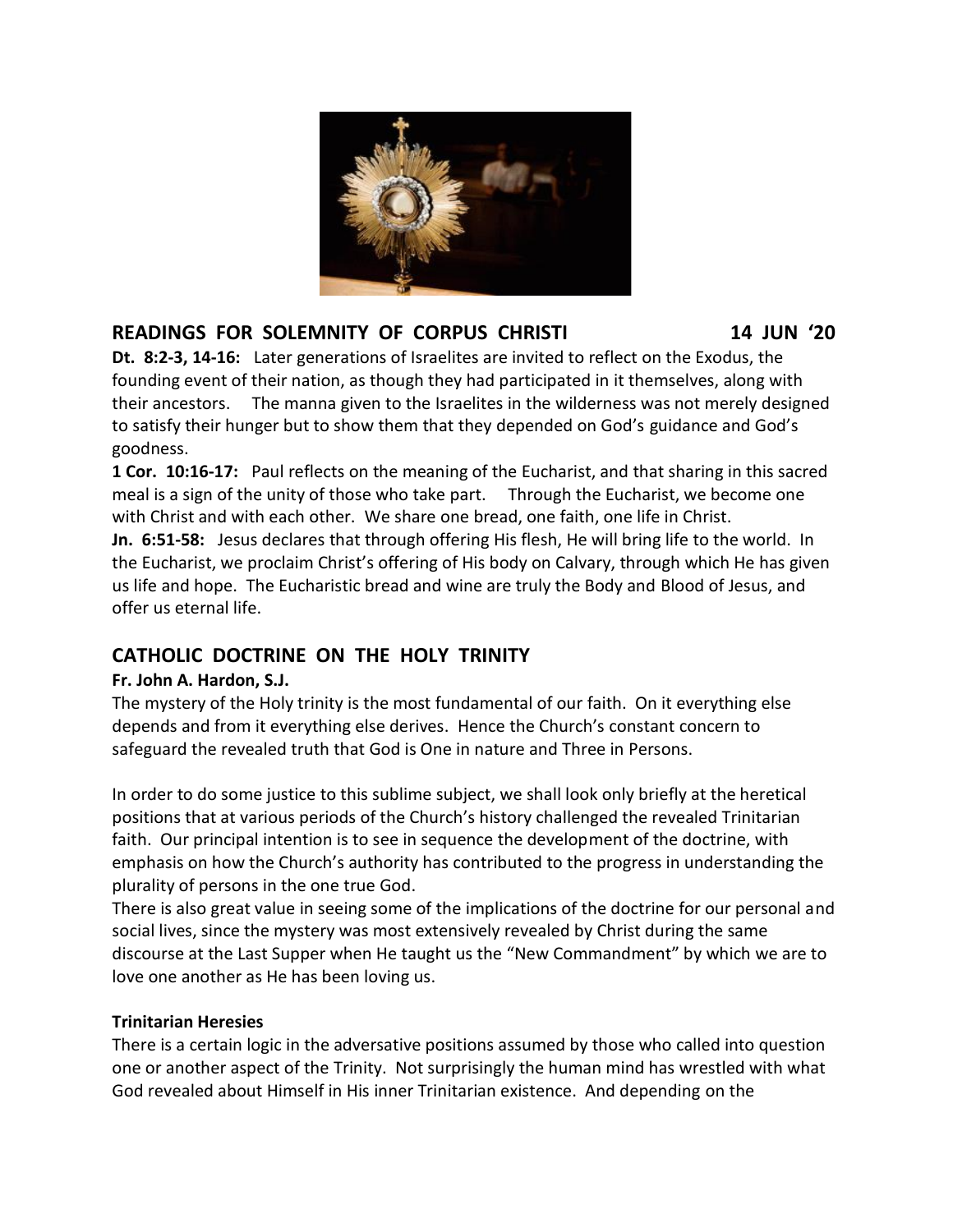willingness to recognize its limitations, the intellect has been enlightened by what God says about His mysterious being.

Thus we have, on the one hand, such extensive treatises as St. Augustine's De Trinitate that show how perfectly compatible is the mystery of the Triune God with the deepest reaches of human intelligence. Indeed, the better the Trinity is understood, the more the human mind expands its horizons and the better it understands the world that the Trinity has created. At the same time, we have the spectacle of another phenomenon. Minds that are not fully docile to the faith have, in greater or less measure, resisted the unquestioning acceptance of the Trinity. From apostolic times to the present, they have struggled with themselves and in their misguided effort to "explain" the mystery have only rationalized their own ideas of what the mystery should be.

For the sake of convenience, we can capsulize the leading anti-Trinitarian teachings of Christian history. Although give here somewhat chronologically, they are all very current because one or another, or a combination of several, may be found in contemporary writings in nominally Christian sources. There is no such thing as an antiquated doctrinal error, as correspondingly there is no such thing as an entirely new heresy. Error has its own remarkable consistency.

## **Monarchianism**

By the end of the first century, certain Judaizing Christians lapsed into a pre-Christian notion of God. According to them God is simply unipersonal. Such were the Corinthians and the Ebionites.

Within the next hundred years these theories were systemized into what has since become known as Monarchianism, i.e., nonos = one + archein = to rule, which postulates only one person in god. In practice, however, Monarchianism affected certain positions regarding the nature and person of Christ, and these were the ones that finally had to be countered by the Church's Magisterium.

If there is only one person in God, then the Son of God did not become man except as the embodiment of an adopted son of God. According to the Adoptionists, Christ was a mere man, though miracuiously conceived of the Virgin Mary. at Christ's baptism, He was endowed by the Father with extraordinary power and was then specially adopted by God as son. Among others, the best known Adoptionist was Paul of Samosata.

Another group of Monarchians took the view that Christ was divine. But then it was the Father who became incarnate, who suffered and died for the salvation of the world. Those favoring this idea were called Patripassionists, which literally means "Father-sufferers," meaning that Christ was only symbolically the son of God, since it was the Father Himself who became man. On this hypothesis, of course, the Father, too, is only symbolically Father, since He does not have a natural Son.

The best known Patripossionist was Sabellius, who gave his name to a still popular Christological heresy, Sabellianism. According to Sabellius, there is in God only one hypostasis (person) but three prosopa, literally "masks" or "roles" that the unipersonal God assumes. These three roles correspond to the three modes or ways that God manifests Himself to the world. Hence another name for this theory is Modalism.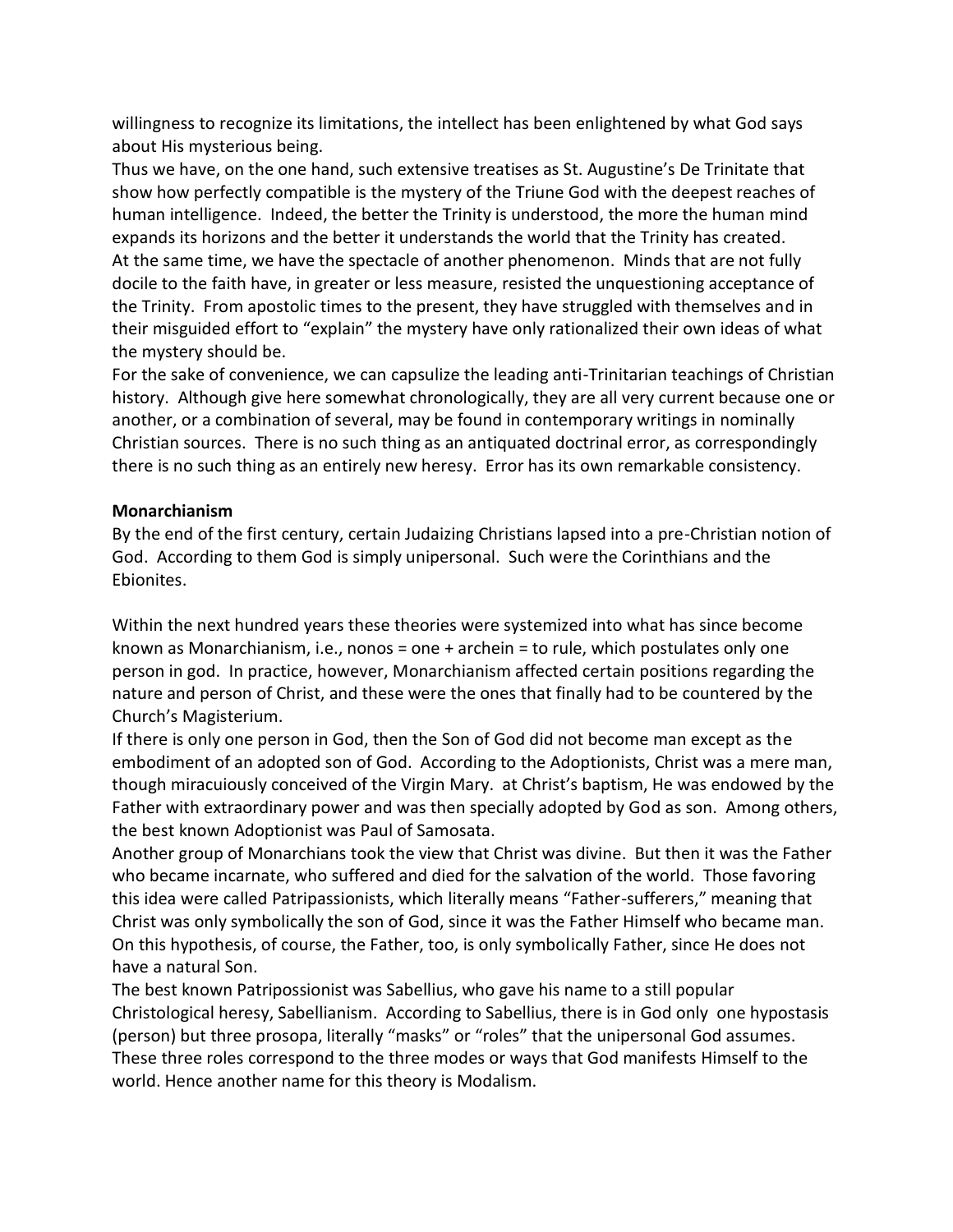In the Modalist system, God manifest Himself, in the sense of reveals Himself, as the Father in creation, as the Son in redemption, and as the Holy Spirit in sanctification. There are not really three distinct persons in God but only three ways of considering God from the effects He has produced in the world.

### **Subordinationism**

Unlike the foregoing, Subordinationism admits there are three persons in God but denies that the second and third persons are consubstantial with the Father. Therefore it denies their true divinity. There have been different forms of Subordinationism, and they are still very much alive, though not all easily recognizable as Trinitarian errors in which the mind tries to comprehend how one single infinitely perfect divine nature can be three distinct persons, each equally and completely God.

The Arians, named after the Alexandrian priest Arius, held that the Logos or Word of God does not exist from eternity. Consequently there could not have been a generation of the Son from the Father but only by the Father. The Son is a creature of the Father and to that extent a "son of God." He came into existence from nothing, having been willed by the Father, although as "the first born of all creation," the Son came into the world before anything else was created. The Semi-Arians tried to avoid the extreme of saying that Christ was totally different from the Father by conceding that He was similar to or like the Father, hence the name Homoi-ousians, i.e., homoios=like=ousia=nature, by which they are technically called.

There was lastly the group of Macedonians, named after Bishop Macedonius (deposed in 360 AD), who extended the notion of subordination to the Holy Spirit, who was claimed not to be divine but a creature. They were willing to admit that the Holy Spirit was a ministering angel of God

### **Tritheism**

At the other extreme to saying there was only one person in God was the heresy that held (and holds) there are really three gods. Certain names stand out.

According to John Philoponus (565 AD), nature and person are to be identified, or, in his language ousia=hypostasis. There are then three persons in God who are three individuals of the Godhead, just as we would speak of three human beings and say there are three individuals of the species man. Thus instead of admitting a numerical unity of the divine nature among the three persons in god, this theory postulates only a specific unity, i.e., one species but not one numerical existence.

In the theory of Roscelin (1120 AD), a Nominalist, only the individual is real. So the three persons in God are actually three separate realities. St. Anselm wrote extensively against this error.

Gilbert of Poitiers (1154 AD) said there is a real difference between God and the Divinity. As a result there would be a quaternity, i.e., three persons and the Godhead.

Abbot Joachim of Fiore (1202 AD) claimed that there is only a collective unity of the three persons in God, to form the kind of community we have among human beings, i.e., a gathering of like-minded persons joined together by their freedom to work together on a common enterprise Joachim of Fiore is also known in doctrinal history as the one who projected the idea of three stages in Christian history. Stage One was the Age of the Father, through Old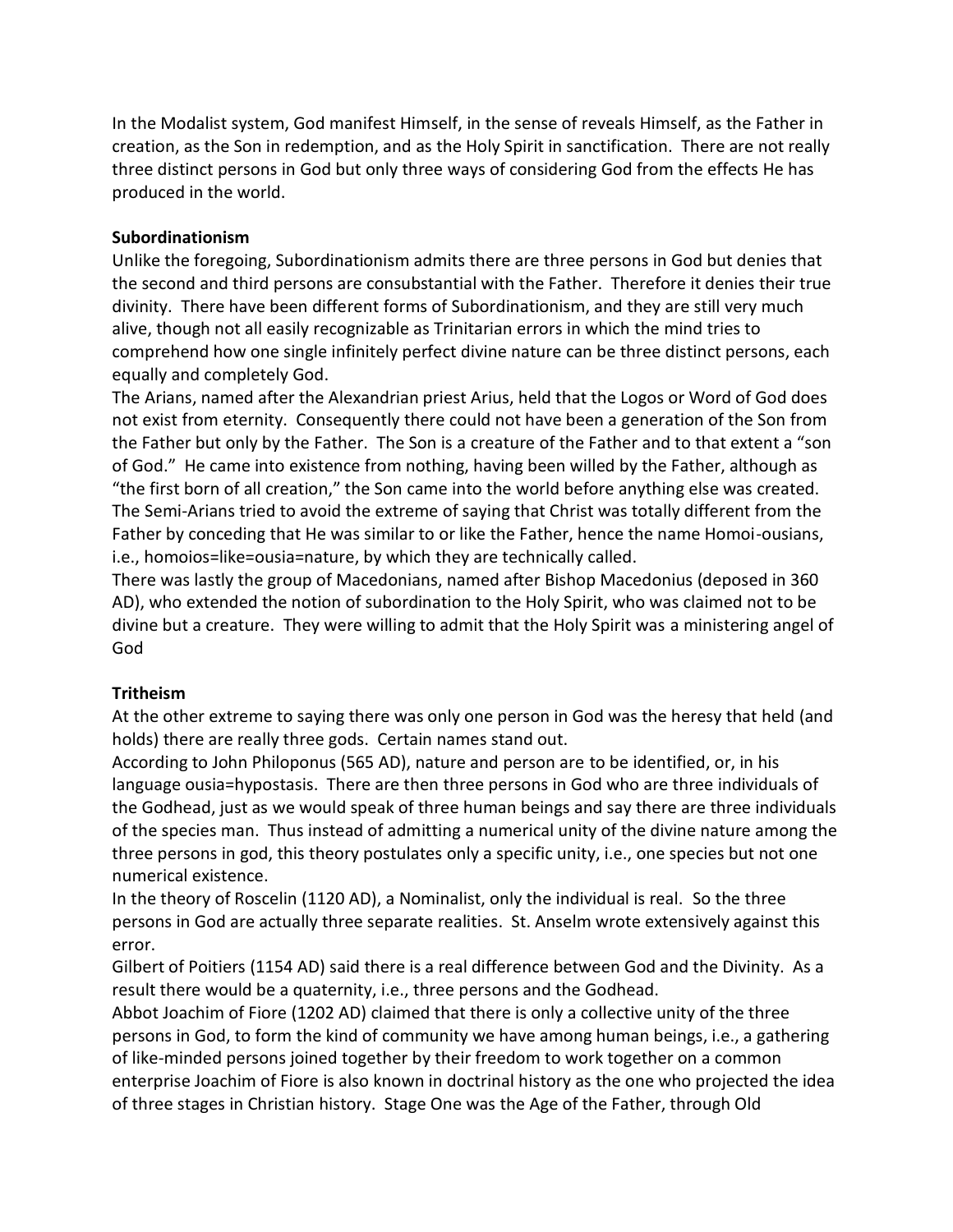Testament times, Stage Two was the Age of the Second Person, the Son, which lasted from the time of the Incarnation to the Middle Ages; Stage Three began about the time of Abbot Joachim and will continue to the end of the world, as the Age of the Holy Spirit.

Anton Guenther (1873) was deeply infected with Hegelian pantheism and proclaimed a new Trinity. Guenther said that the Absolute freely determined itself three successive times in an evolutionary process of development as thesis, antithesis, and synthesis. So the divine substance is trebled.

## **Post-Reformation Protestantism**

The original Reformers affirmed the Trinity without qualification. Thus Luther and Calvin, and the sixteenth century confessions of Protestant faith uniformly attested to the Trinity of Persons in God. But the subjectivism of the Protestant principles paved the way to a gradual attrition of the faith, so that rationalism has made deep inroads into the denominations. The most common form of this rationalism takes the three persons in God as only three personifications of the divine attributes, e.g., divine power is personified by the Father, divine wisdom by the Son, and divine goodness by the Holy Spirit.

In this context, we may define rationalism as that system of thought that claims that the human mind cannot hold with certainty what it cannot understand. Since the Trinity cannot be fully understood, it cannot therefore be held to be certain.

Continued next week "**Teaching of the Church**"

# **HOLY COMMUNION**

After a long wait the children of the parish who had been preparing to receive their First communions are beginning with this weekend able to do just that. As the class of some 70 children begin to receive the Sacrament in small groups over the next weeks we will be examining aspects of this Sacrament. In this first installment we turn to Pope Francis' comments on receiving Communion.

## **Receive Communion every time as if it were the first time, pope says**

Every time a Catholic receives Communion, it should be like his or her first Communion, Pope Francis said.

Marking the feast of the Body and Blood of Christ o0n June 23 2019 the pope spoke about the gift of the Eucharist during his midday Angelus address at the Vatican and at the Rome parish of Santa Maria Consolatrice, where he celebrated an evening Mass and led eucharistic Benediction after a Corpus Christi procession.

The feast, he told visitors in St. Peter's Square, is an annual occasion for Catholics "to renew our awe and joy for the stupendous gift of the Lord, which is the Eucharist."

Catholics should concentrate on receiving Communion with gratitude every time they receive it, he said, rather than approaching the altar "in a passive, mechanical way."

"We must get used to receiving the Eucharist and not go to Communion out of habit," the pope said. "When the priest says to us, 'The body of Christ,' we say, 'Amen.' But let it be an 'Amen' that comes from the heart, with conviction."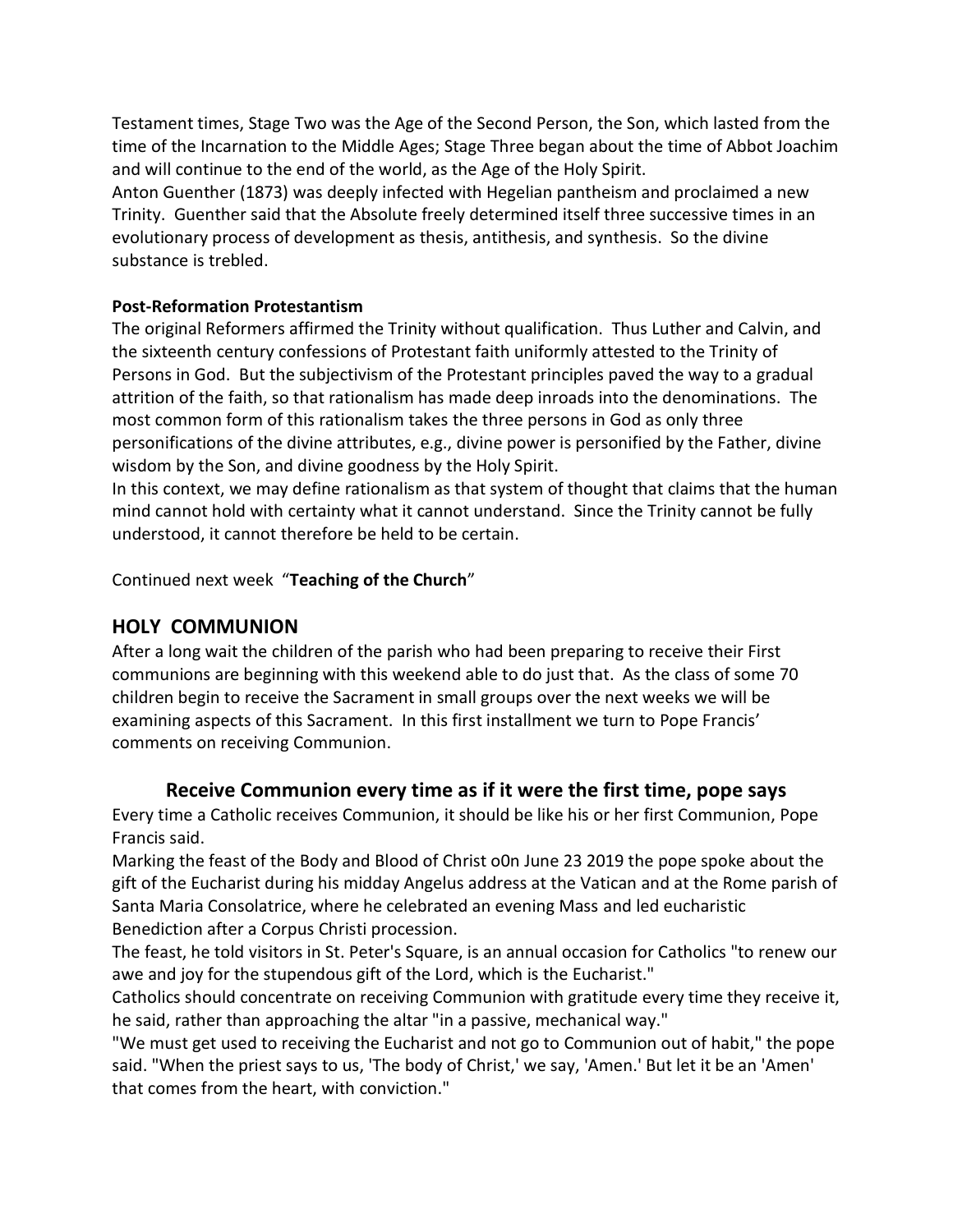"It is Jesus, it is Jesus who saved me; it is Jesus who comes to give me the strength to live," Pope Francis said. "We must not get used to it. Every time must be as if it were our first Communion."

Later, celebrating an evening Mass on the steps of the Rome parish of Santa Maria Consolatrice, about six miles east of the Vatican, Pope Francis' homily focused on the Gospel story of the multiplication of the loaves and the connection between the Eucharist and blessings.

"When one blesses, he does not do something for himself, but for others," like Jesus did when he blessed the five loaves and two fish before they were miraculously multiplied to feed the crowd, the pope said. "Blessing is not about saying nice words or trite phrases; it is about speaking goodness, speaking with love."

The Mass is "a school of blessing," the pope said. The people gathered for the Eucharist are blessed, they bless the Lord, and they, in turn, are sent forth to be a blessing to the world. "It is sad to think of how easily people today speak words not of blessing but of contempt and insult," the pope said. "Sadly, those who shout most and loudest, those angriest, often appeal to others and persuade them.

"Let us avoid being infected by that arrogance," he said. "Let us not let ourselves be overcome by bitterness, for we eat the bread that contains all sweetness within it."

The miracle of the multiplication of the loaves also is a lesson in giving, a lesson Jesus taught in a supreme way by giving up his life and giving himself in the Eucharist, the pope said.

Taking the small basket of food offered by a boy and feeding a multitude with it shows that "whatever we have can bear fruit if we give it away  $-$  that is what Jesus wants to tell us  $-$  and it does not matter whether it is great or small."

"Being simple and essential, bread broken and shared, the Eucharist we receive allows us to see things as God does," the pope said. "It inspires us to give ourselves to others. It is the antidote to the mindset that says, 'Sorry, that is not my problem,' or, 'I have no time, I can't help you, it's none of my business.' "

### **PRAYERS**

I bind unto myself today The strong name of the Trinity, By invocation of the same, The three in One and One in Three. I bind unto myself today The power of God to hold and lead, His eye to watch, His might to stay, His ear to hearken to my need. The wisdom of my God to teach, His hand to guide, His shield to ward, The word of God to give me speech, His heavenly host to be my guard. *(Breastplate of St. Patrick)*